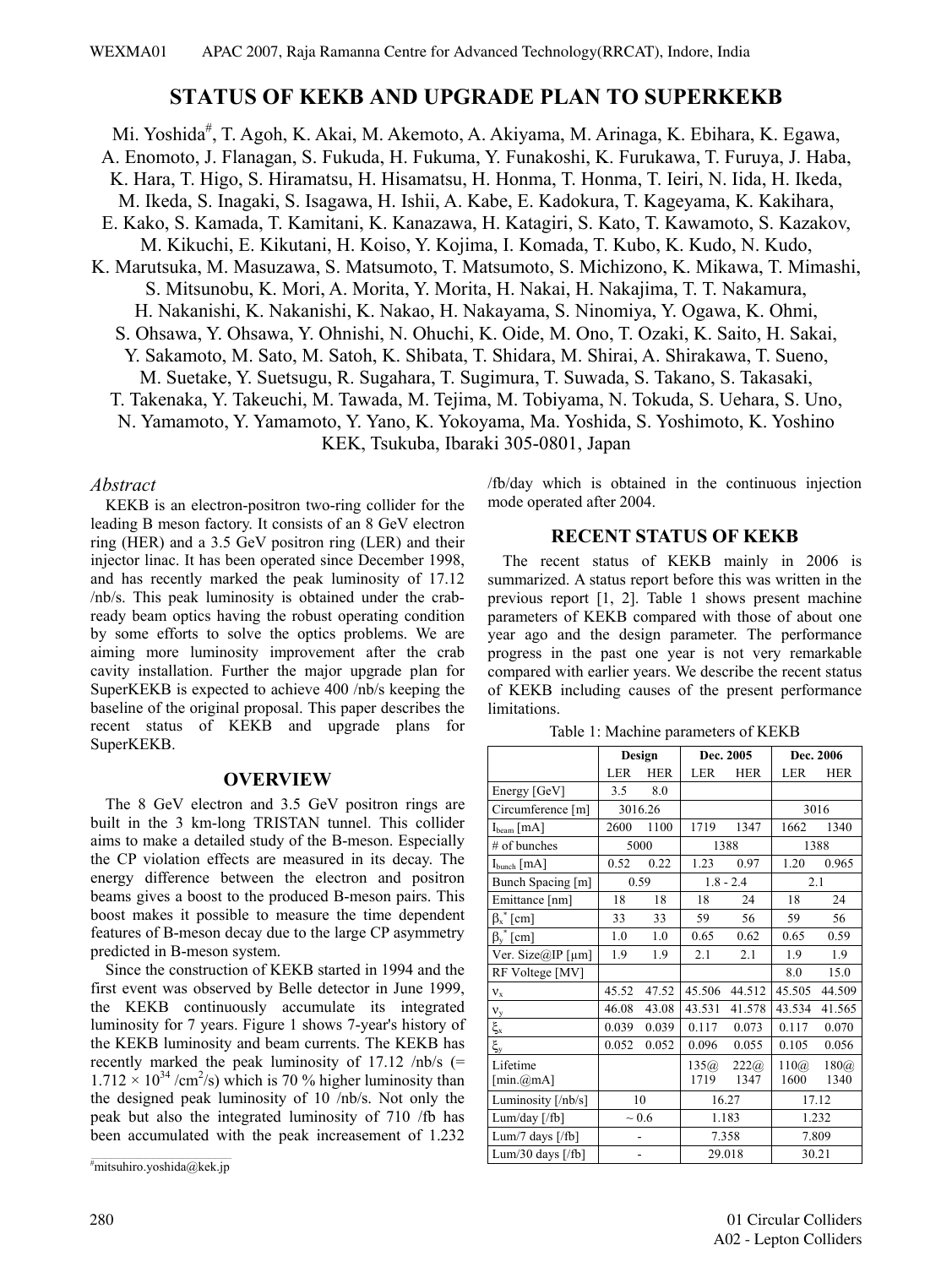

Figure 1: History of KEKB (Oct. 1999 – Dec. 2006).

## *Beam parameter modifications for luminosity*

The luminosity for the ring collider is given as

$$
L \approx \frac{\gamma \pm}{2er_e} \frac{I \pm \xi_y \pm R_L}{\beta_y^* R_y}
$$
 (1)

Higher currents  $I \pm$ , larger vertical beam-beam parameter  $\zeta_y$ , and smaller  $\beta_y^*$  are necessary to obtain higher luminosity.  $R_L$ , and  $R_v$  are reduction factors of the luminosity and ξ*y*, respectively, due to the hour-glass effect and the finite crossing angle (22 mrad at KEKB). The ratio  $R_L$  /  $R_v$  is close to unity when the bunch length  $\sigma_z$  is well smaller than  $\beta_y^*$ .

The beam parameters are summarized in Table 1. In actual parameters of HER, Ι\_ and ξ*y*\_ are a little larger, and  $\beta_{y}^{*}$  is much smaller than design values. Consequently, the luminosity reaches to 1.71 times higher than the design value.

#### *Bunch spacing and effects of electron clouds*

The averaged bunch spacing is 3.5 rf buckets at present KEKB, while in the original design we planed to fill all RF buckets except for the abort gap. The longer bunch spacing causes larger bunch currents which generate higher HOM heating power. And the HOM power is one of the present limitations of the stored beam currents. It is desirable to increase the number of bunches and decrease HOM power from the viewpoint of hardware protection against the high beam currents.

Since the beginning of KEKB, effects of electron clouds have been strictly limiting the KEKB performance. To solve their effects, more than 95 % of the drift space in the LER ring, which is equivalent to 75 % of the total circumference, is covered by solenoid fields of higher than 20 Gauss. The blow-up of the vertical beam size in the LER ring has been suppressed after the installation of solenoid coils, and the luminosity saturation at high current is reduced in the present bunch spacing of 3.5 rf buckets.

However, even with the solenoid coils, the evidences of the effects of the electron clouds are observed. The most direct evidence of the effects is vertical betatron sidebands appeared in the transverse beam spectra of the positron bunches [3]. The sidebands seem to be signals of the fast head-tail instability due to short-range wake fields within the electron clouds. In case of the only positron single beam, a beam size blow-up was observed associated with the upper sidebands above a threshold beam current of the instability. With the collisions of the electron and positron beams, the luminosity saturation was observed at the condition of the LER beam current of higher than approximately 1700 mA and the HER beam current fixed to around 1300 mA. Further in the measurement of bunch-by-bunch luminosity, the degradation of the luminosity was also observed for the bunches after the shorter bunch spacing.

From these observations, it seems that the degradation in the specific luminosity depending on the bunch spacing is originated from the effects of the electron clouds. The remaining problem is where in the ring do the electron clouds exist. In the summer shutdown 2005, we installed solenoid coils in the inside of 88 quadrupolemagnets out of 461. However, we observed no effects of these additional solenoids on the luminosity. And in this winter shutdown, we installed the ante-chamber in the drift space with high synchrotron radiation density following after the wiggler section.

#### *Sextupole tuning*

We observed that the sextupole tuning occasionally increased the luminosity after the luminosity was saturated by tuning the betatron tunes and the beam optical parameters between the two beams, such as a beam orbit offset at the IP, a vertical crossing angle, beam x-y coupling parameters at the IP, collision timing, waist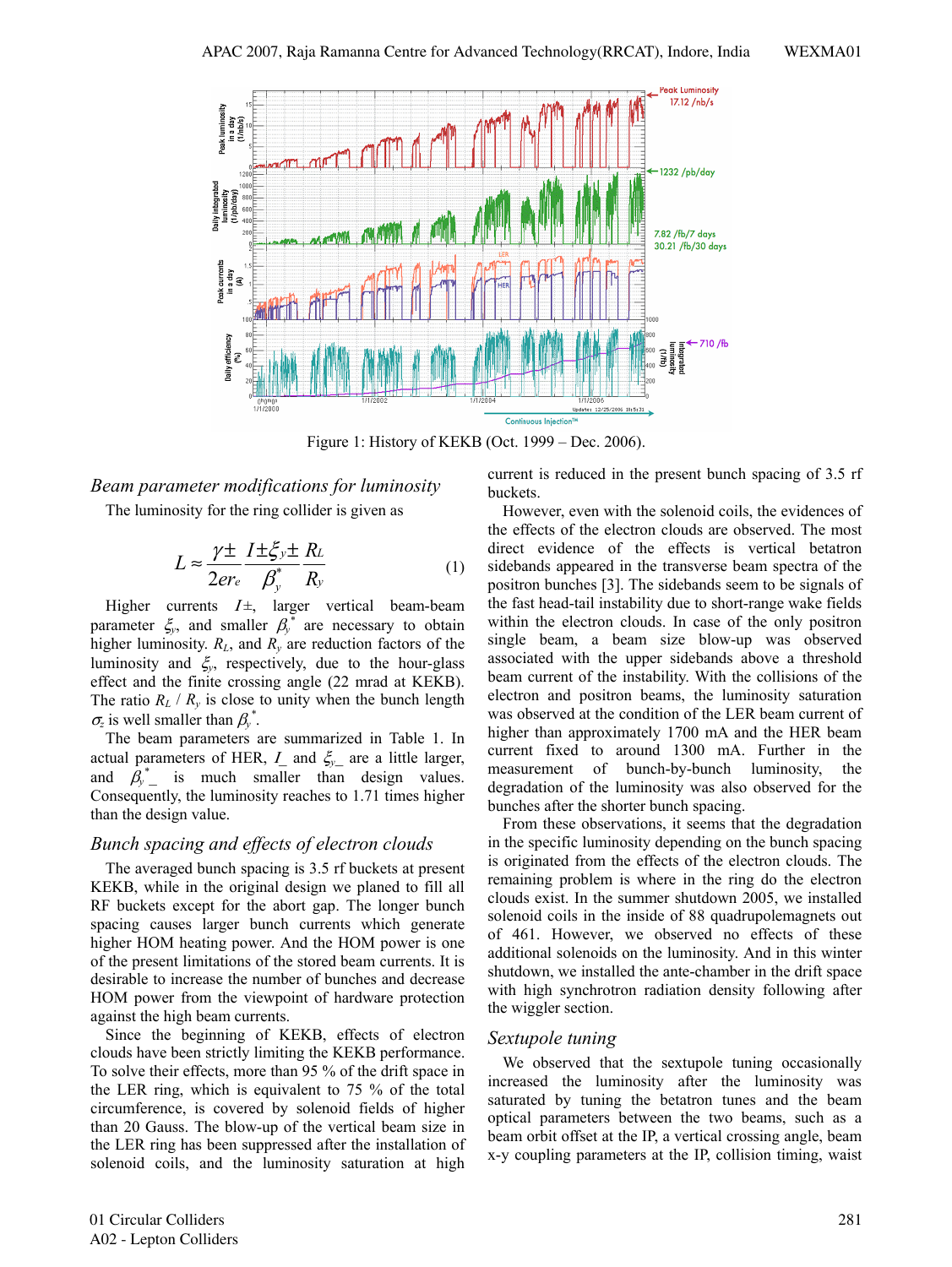points. Recently new sextupole tuning panel was developed to tune with toggling the constraints of the tilt at the IP. After new sextupole tuning was optimized, it makes possible to reach the lower horizontal betatron tune of the HER ring of 0.509, and the luminosity becomes approximately 5 % higher than before.

#### *Betatron tune*

The horizontal betatron tune  $v_r$  is one of the most important parameters to achieve high luminosity at KEKB. When  $v_x$  is coming closer to a half-integer resonance, the luminosity is being significantly improved. The present values of the fractional part of  $v_x$  are 0.506(LER) and 0.509(HER). The merit of  $v_x$  closer to the half-integer is larger dynamic emittance which should decrease effective beam-beam parameter and then should improve the luminosity. Recent beam-beam simulations reproduce well this tune dependence. The simulations say that the luminosity will be much improved by getting  $v_x$ close to the half-integer in HER same as in LER. In HER, however, the synchro-betatron resonance  $2v_r + v_s =$ integer is much stronger than in LER, so stable operation at lower  $v<sub>x</sub>$  is difficult. Optimization of beam parameters is planed to avoid the synchro-betatron resonance to make better chromaticity correction to weaken effects of the resonance and changing the synchrotron tune by adjusting.

### *Lower Emittance*

The beam-beam simulation predicts the higher luminosity in the lower emittance operation. We changed the optics settings for the low emittance operation only for the LER ring in this October. However the beam abort due to the horizontal beam oscillation was frequently occured, and we cannot confirm the effect of the lower emittance operation.

# *Horizontal beta function*

The horizontal beta function  $\beta_x^*$  is once reduced from 59 cm and 56 cm for the LER and HER ring respectively to 50 cm for both rings. Although it aims to obtain the higher luminosity, the betatron tunes of LER  $v<sub>v</sub>$  and HER  $v_x$  cannot reach to the previous values due to the short beam lifetime. Thus we cannot distinguish whether this is effective or not.

### **PLANS FOR 2007**

The plans for 2007 to improve the KEKB luminosity against the present luminosity limitations are described.

### *Crab cavity*

The choice of a finite beam crossing angle in the horizontal plane at the IP, 22 mrad, is a notable feature of KEKB. This scheme eliminates parasitic collisions and makes it much easier to optimize the lattice near IP for two beams of different energies, and reduce the beam background to the Belle detector. Currently the finite crossing angle causes the degradation of the beam-beam parameter.

To recover this degradation due to the crossing angle, The crab cavity was developed to rotate the beams to provide head-on collision. Figure 2 shows the crab crossing scheme. Simulations [4] predict that head-on collision may bring the larger beam-beam parameter of ξ*<sup>y</sup>*  $= 0.19$ , which means that the luminosity may be doubled.



Figure 2: Schematic view of the crab-crossing scheme.



Figure 3: Installed crab cavity.

In this winter shutdown, the crab cavity was installed. Figure 3 shows the photo of the installed crab cavity. On the contrary of the original plan, only one cavity in each ring was installed. Though the crabbing orbit propagates over the rings, any problem has not yet been pointed out.

We already succeeded to operate for the optics which meets conditions required for realizing the crab crossing scheme. The conditions are horizontal phase advances from the crab cavities and IP, large horizontal beta functions at the crab cavities and horizontal phase advances from SR monitors to IP. The last condition is required to measure the crab angle with streak camera systems. Thus we can just start the beam commissioning with the crab cavity.

# *Higher current*

A further increase of the KEKB luminosity depends on mitigating the electron-cloud in LER, more beam current in HER. The drift space of the LER ring is almost covered by solenoid fields to reduce the electron-cloud. To find and reduce the remaining electron-cloud, the antechambers is locally installed to the arc section after the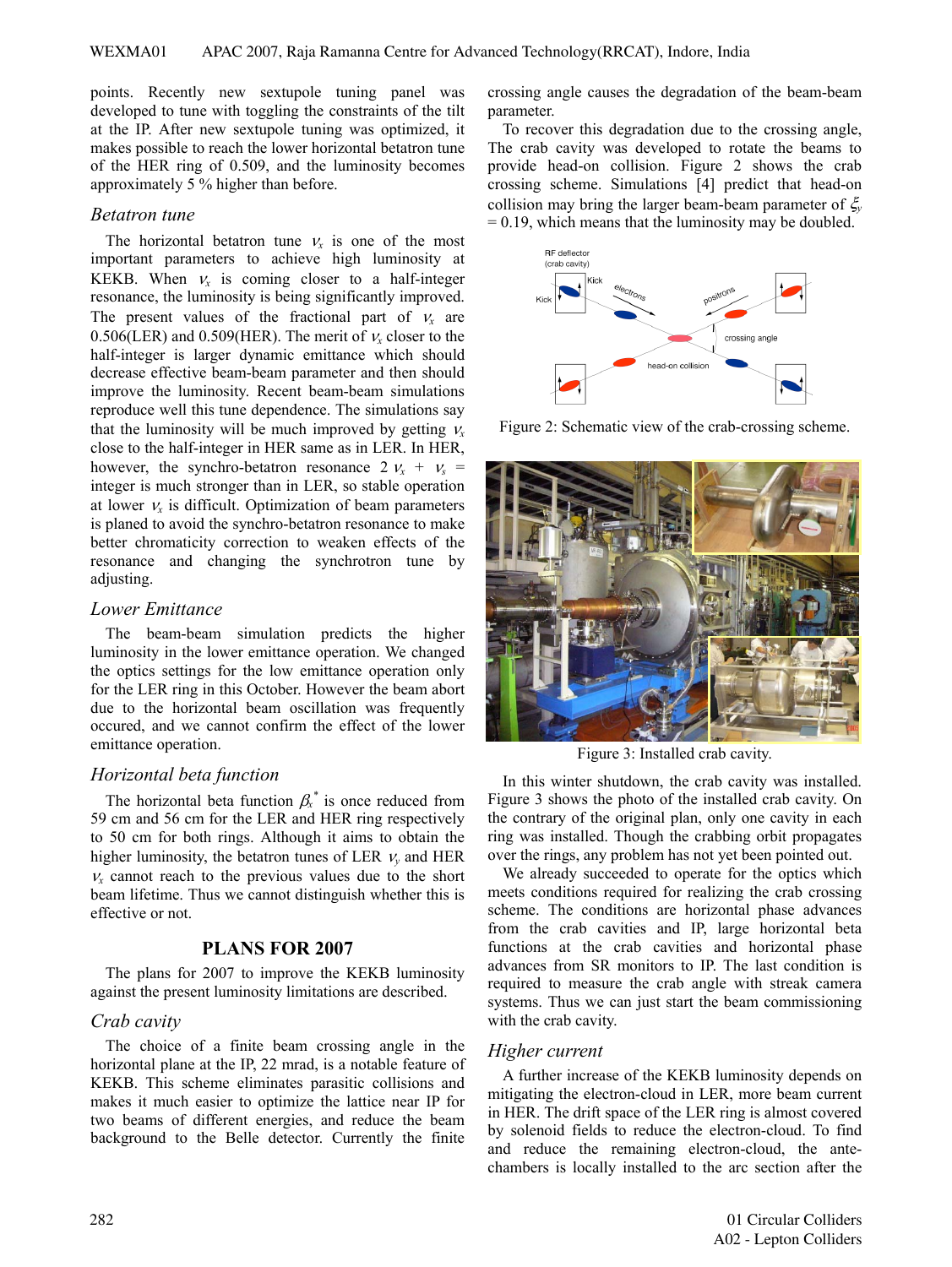wiggler section. On the other hand, there is a clear tendency to improve luminosity by a further increase of the HER beam current. For this purpose, one more RF station for the ARES cavity in HER was installed during the summer shutdown in 2005, since the HER beam current was limited by available RF power. With this new RF station, the target HER beam current was 1500mA. However, troubles with vacuum bellows at the level of 1350mA are frequently occured. These troubles are caused by the lost of the spring finger contact of vacuum bellows due to the horizontal deformations. The vacuum bellows will be replaced to newly developed comb-type bellows according to the budget.

## **SUPERKEKB**



Figure 4: Schematic layout of SuperKEKB.

|           |  | Table 2: Machine parameters of SuperKEKB compared |  |
|-----------|--|---------------------------------------------------|--|
| with KEKB |  |                                                   |  |

|                         | <b>KEKB</b> Design |            |       | <b>KEKB</b><br>Dec. 2006 | <b>SuperKEKB</b>     |      |  |
|-------------------------|--------------------|------------|-------|--------------------------|----------------------|------|--|
|                         | LER                | <b>HER</b> | LER   | <b>HER</b>               | LER                  | HER  |  |
| Energy [GeV]            | 3.5                | 8.0        |       |                          | 3.5                  | 8.0  |  |
| Circumference [m]       | 3016.26            |            |       |                          |                      |      |  |
| $I_{\text{beam}}$ [mA]  | 2600               | 1100       | 1662  | 1340                     | 9400                 | 4100 |  |
| $#$ of bunches          | 5000               |            | 1388  |                          | 5000                 |      |  |
| $I_{bunch}$ [mA]        | 0.52               | 0.22       | 1.20  | 0.965                    | 1.88                 | 0.82 |  |
| Bunch Spacing [m]       | 0.59               |            | 2.1   |                          | 0.59                 |      |  |
| Emittance [nm]          | 18                 | 18         | 18    | 24                       | 24                   |      |  |
| $\beta_x$ [cm]          | 33                 | 33         | 59    | 56                       | 20                   |      |  |
| $\beta_{v}$ [cm]        | 1.0                | 1.0        | 0.65  | 0.59                     | 0.3                  |      |  |
| Ver. Size@IP [ $\mu$ m] | 1.9                | 1.9        | 1.9   | 1.9                      | 0.73                 |      |  |
| $\xi_{\rm x}$           | 0.039              | 0.039      | 0.117 | 0.070                    | 0.152                |      |  |
| $\xi_{\rm y}$           | 0.052              | 0.052      | 0.105 | 0.056                    | 0.215                |      |  |
| Luminosity [/nb/s]      |                    | 10         | 17.12 |                          | $400 \, ( \sim 800)$ |      |  |

SuperKEKB is an upgrade to the KEKB machine. Figure 4 shows the schematic layout of SuperKEKB. Table 2 shows the machine parameters of SuperKEKB compared with KEKB in order to achieve over 20 times higher luminosity (400 /nb/s). Smaller  $\beta_{y}^{*}$  (3 mm), larger ξ*y* (0.19) and higher currents (9.4 A in LER and 4.1 A in HER) are pursued. Further it is based on the crab crossing scheme which will be tested in recent upgrade of KEKB. Existing resources such as tunnel, facilities, magnets,

power supplies will be reused as much as possible. The present 509 MHz RF system will be reused, but with twice the number of RF stations. It will also be necessary to reinforce the HOM dampers and further increase the stored energy of the cavities to store much higher beam currents. According to another recent simulations, the luminosity of SuperKEKB exceeds 800 /nb/s at beam currents of 10.1 A in LER and 4.4 A in HER [5].

# *KEKB Ring Upgrade*

Items to be upgraded for KEKB rings are as followings.

(1) New IR with redesigned final quadrupoles and compensation solenoids.

The superconducting final focusing quadrupole magnets (QCS) should be moved toward the IP in order to squeeze the vertical beta function at the IP. To conserve the detector region and to move both QCS's toward the IP for the IR layout, we make the compensation solenoids overlaid on the QCS in the longitudinal direction.

(2) New beam pipes and bellows.

The main issues arise from the intense synchrotron radiation (SR) due to the large beam current. In order to cure the heating from SR and/or the effect of the photoelectron cloud, an ante-chamber scheme will be used. The ante-chamber consists of a beam channel and an SR channel. The beam goes through the beam channel and the SR passes through to the SR channel. The SR is absorbed by a photon stop inside the SR channel. Also we have to replace to the newly developed comb-type bellows for high current beam.

(3) More rf systems with improved ARES cavities, couplers, and HOM absorbers of superconducting cavities.

The present 509 MHz RF system for KEKB employs two types of the damped cavities: a normal conducting cavity (NC) coupled with an energy storage cavity (ARES) and a single-cell superconducting damped cavity (SCC). We will increase the number of ARES cavities from 32 to 40 and SC cavities from 8 to 12. The modification to the RF units at Super KEKB is that one 508 MHz 1 MW CW klystron feeds power to one ARES cavity, as opposed to two ARES cavities which is the current scheme at KEKB. The RF unit is one to one for the SC cavities. Therefore, the total number of RF units increases from 24 to 52, including the klystrons, power supplies, high power system and control system. Also the damper structure and the dummy load should be much improved for the high current.

### (4) Reinforced cooling system.

The total power loss at Super KEKB is 83.4 MW, which is three-times larger than at KEKB. If we give up on wigglers in LER, the total power loss becomes 66.5 MW. This number is twice that of KEKB. However, we obtain a simulation result that the luminosity is degraded as the damping time increases. The cooling system must